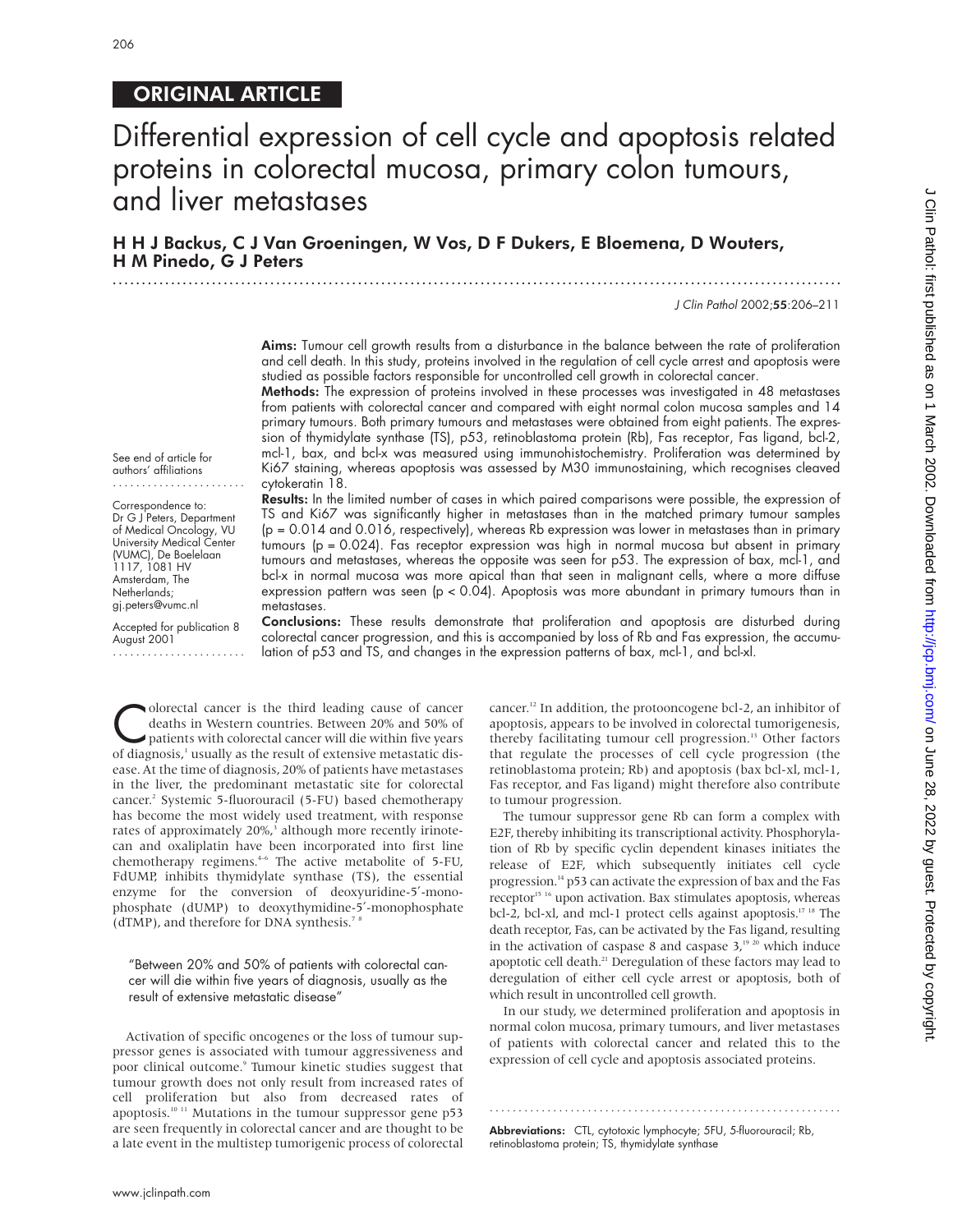## PATIENTS AND METHODS **Patients**

Tissue samples from primary colorectal carcinomas, liver metastases, and specimens of normal colon mucosa were taken from 63 patients with advanced colorectal cancer. Biopsies were obtained from both primary tumours and metastases in eight patients. From six other patients only primary tumour material was available, and from 41 patients only liver metastases could be retrieved. Normal colon mucosa (taken at a distance of 10 cm from the tumour) was obtained from an additional eight patients. Thirty six patients with metastases received a bolus injection of 5-FU before the biopsy was taken. As a result of this pretreatment, the expression of TS and Ki67 was downregulated in some metastases,<sup>22</sup> but this did not influence our results. Informed consent was obtained from all patients for acquisition of tumour tissue for the analysis of protein expression.

## Immunohistochemical staining

Biopsy specimens of normal colon mucosa, primary colon tumours, and liver metastases were immediately frozen in liquid nitrogen and subsequently stored at −80°C. Frozen tissue sections  $(4 \mu m)$  were mounted on poly-L-lysine  $(0.1\%)$  coated slides and immunohistochemistry was performed as described previously.<sup>22</sup> Briefly, slides were fixed for 10 minutes with 100% acetone (for TS, p53, Ki67, Fas receptor, Fas ligand, and bcl-2) or 4% paraformaldehyde (for Rb, bcl-xl, bax, and mcl-1). After blocking of endogenous peroxidase and biotin, slides were incubated for one hour for TS (R30; Dr Aherne, Sutton, UK), p53 (DO7; Dako, Glostrup, Denmark), Ki67 (polyclonal antibody; Dako), Fas receptor (DX2; Oncogene, Cambridge, USA), Fas ligand (clone 33; Transduction, Lexington, USA), M30 (M30 Cytodeath; Boehringer Mannheim, Mannheim, Germany), and bcl-2 (clone 124; Dako) and overnight for Rb (Rb-1; Novocastra, Newcastle, UK), bcl-xl (polyclonal antibody; Dako), mcl-1 (polyclonal antibody; Dako), and bax (polyclonal antibody; Dako). Primary antibodies were detected by the addition of biotinylated antimouse or antirabbit secondary antibodies for 30 minutes. The slides were developed by incubation for one hour with sABC-HRP (streptavidin-biotin conjugated horseradish peroxidase) and staining was visualised by diaminobenzidine (DAB;  $0.5$  mg/ml) with  $0.025\%$  H,O<sub>2</sub> for three minutes. For Fas ligand an additional amplification step using the CARD (catalysed reporter deposition) enhancement kit (Dako) was needed.<sup>23</sup> All slides were counterstained with haematoxylin. Negative controls were performed for each sample by omitting the primary antibody.

## Immunohistochemical scoring

All slides were evaluated by an experienced pathologist (EB) and two investigators (DD and HB). Staining for  $p53^{13}$   $^{24}$  and bcl-2<sup>13 25</sup> was evaluated as the proportion of positive normal colon mucosa or tumour epithelial cells in two categories  $(\leq 25\%, > 25\%)$ . There were four categories for Rb<sup>24</sup> and Ki67 staining  $\left($  < 25%, 25–50%, 50–75%, and  $>$  75%). The Rb antibody detects both hyperphosphorylated and hypophosphorylated Rb protein. For  $TS^{26\ 27}$  and Fas ligand<sup>28 29</sup> the intensity of the staining was taken into account because these proteins were generally expressed in almost all cells. Intensity was divided into three categories: low, intermediate, or high. Bax,<sup>30</sup> mcl-1, and bcl- $x<sup>30</sup>$  were evaluated by their staining pattern: diffuse or perinuclear staining. The Fas receptor was evaluated as positive or negative. In all cases the interobserver variability was < 10%.

Positive controls included normal colon mucosa (for the Fas receptor, Rb, Ki67, mcl-1, bax, and bcl-xl), tonsils (for the Fas ligand, bcl-2, and bax), tumour cells with high protein expression (for all antibodies tested), and the internal controls in the samples such as normal liver (for Fas receptor and Rb) and lymphocytes (for bcl-2).

## Statistical methods

Statistical evaluation was performed using the nonparametric Wilcoxon and Mann-Whitney U ranking tests. All values were based on two tailed statistical analysis. The first test was used to evaluate significant differences in protein expression between eight paired primary tumours and liver metastases from the same patients. The Mann-Whitney U test was used to test significant differences in protein expression between all primary tumours and liver metastases in 55 patients with colorectal cancer. A p value of < 0.05 was considered significant. All statistical procedures were carried out with SPSS 9.0 (SPSS Inc, Chicago, Illinois, USA).

## RESULTS

## Normal colon mucosa versus malignant colon tissue

Differences in the rates of proliferation and apoptosis and expression of cell cycle and apoptosis markers between normal and tumour cells were studied by comparing normal colon mucosa with primary and metastatic tumour biopsies. In normal mucosa, the distribution of various proteins showed a distinct pattern of spatial polarity within the crypt. Therefore, normal colon mucosa was divided into two regions: the lower region of colonic crypts containing the stem cells and the proliferative compartment and the middle and upper part of colonic crypts with absorptive epithelium and goblet cells. Considerable differences were found between normal colon mucosa and malignant colon tissue (tables 1 and 2). In contrast to normal mucosa, the proliferation marker Ki67 was expressed in more than 85% of all tumour biopsies in a random distribution pattern ( $p < 0.01$ ; fig 1A–C). Apoptosis as determined by M30 staining, identifying cleaved cytokeratin 18, one of the target proteins of activated caspase 3. M30 staining was detected in the upper crypt cells in normal mucosa and randomly distributed in cells from primary tumours and metastases (fig 1D–F).

TS expression was much lower in normal epithelial cells than in tumour cells ( $p < 0.001$ ), as published previously.<sup>31</sup> The tumour suppressor protein p53 was not expressed in normal mucosa, whereas 66% of tumour samples were p53 positive ( $p < 0.005$ ). In contrast, the expression of the death receptor Fas was high in all mucosal cells but only a few tumour samples were Fas positive ( $p < 0.002$ ). Although Fas ligand expression of lower crypt cells was low, the upper two thirds of normal epithelial crypt cells, in addition to tumour cells, expressed intermediate amounts of Fas ligand. In addition, striking differences were found in the pattern of mcl-1, bcl-xl, and bax staining. The typical apical expression found in normal mucosa was much less pronounced in malignant cells, in which diffuse expression was more common  $(p < 0.04)$ . Tumour samples that tended to be more differentiated also showed apical expression (fig 1G–I). No differences in Rb and bcl-2 expression were seen between non-malignant and malignant biopsy specimens.

## Primary tumours versus liver metastases

Eight patients biopsy specimens were obtained from both the primary tumour and liver metastasis. Significant differences were found between tumour cells from the primary tumour and those from metastases for Ki67 and TS expression only (fig 2) ( $p = 0.016$  and 0.014, respectively). For all other proteins no differences were detected. Ki67 protein expression was significantly higher in metastases than in the corresponding primary tumour. In five metastases, more than 75% of the tumour cells were positive for Ki67, whereas in most primary tumours less than 50% of tumour cells were positive (figs 1B,C and 2A). TS protein expression was higher in six metastases compared with the corresponding primary tumour. Five metastases had high expression of TS, whereas five primary tumours had intermediate expression of TS (fig 2B).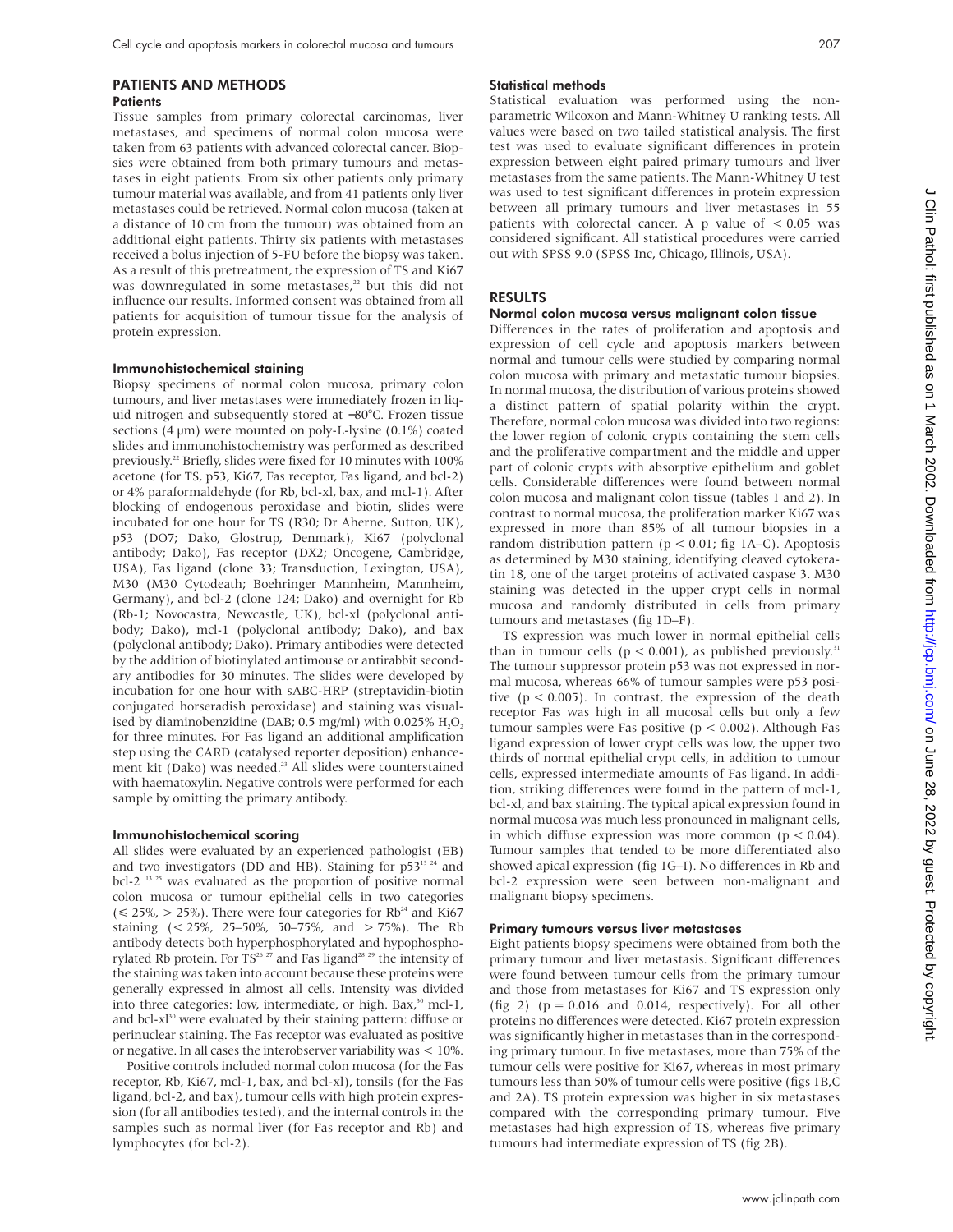| <b>Table 1</b> Staining pattern of cell cycle markers in normal colon mucosa, primary |  |  |
|---------------------------------------------------------------------------------------|--|--|
| tumours, and liver metastases of patients with colorectal cancer                      |  |  |

|              | Normal mucosa (n=8)               |                                   |                             |                               |
|--------------|-----------------------------------|-----------------------------------|-----------------------------|-------------------------------|
| Antigen      | <b>Basal crypt</b><br>compartment | Upper 2/3<br>of the crypts        | Primary tumours<br>$(n=14)$ | <b>Metastases</b><br>$(n=48)$ |
| Ki67         |                                   |                                   |                             |                               |
| <25%         | $\Omega$                          | 8                                 | $\overline{2}$              | 3                             |
| 26%-50%      | $\left( \right)$                  | $\mathcal{O}$                     | 7                           | 12                            |
| 51%-75%      |                                   | ( )                               | 4                           | 12                            |
| >75%         | 8                                 | $\left( \right)$                  |                             | 20                            |
| Rb           |                                   |                                   |                             |                               |
| <25%         | $\Omega$                          |                                   | 0                           | 3                             |
| 26%-50%      | Ω                                 | $\left( \right)$                  | 0                           | $\sqrt{3}$                    |
| 51%-75%      | O                                 | $\mathcal{O}$                     | ∩                           | 8                             |
| >75%         | 8                                 | 8                                 | 14                          | 34                            |
| p53          |                                   |                                   |                             |                               |
| $\leq 25\%$  | 8                                 | 8                                 | $\overline{2}$              | 19                            |
| >25%         | O                                 | $\left($                          | 12                          | 29                            |
| <b>TS</b>    |                                   |                                   |                             |                               |
| Low          | 8                                 | 8                                 | $\overline{2}$              | 10                            |
| Intermediate |                                   | $\mathcal{O}$                     | 6                           | 15                            |
| High         | Ω                                 | $\scriptstyle\rm\scriptstyle{()}$ |                             | 21                            |

The number of patients for the intensity of the staining or percentage of positive tumour cells is presented. In some metastases or primary tumour samples it was not possible to evaluate protein expression. Significant differences were found between normal mucosa and tumour cells (from primary tumours and metastases) for<br>p53 (p < 0.005), Kió7 (p < 0.011), and TS (p < 0.001). For Kió7 (p = 0.011) and Rb (p = 0.024) significant<br>differences

Table 2 Staining pattern of apoptosis markers in normal colon mucosa, primary tumours, and liver metastases of patients with colorectal cancer

|              | Normal mucosa (n=8)               |                              |                             | <b>Metastases</b><br>$(n=48)$ |
|--------------|-----------------------------------|------------------------------|-----------------------------|-------------------------------|
| Antigen      | <b>Basal crypt</b><br>compartment | Upper $2/3$<br>of the crypts | Primary tumours<br>$(n=14)$ |                               |
| $Bcl-2$      |                                   |                              |                             |                               |
| $\leq 25\%$  | $\Omega$                          | 8                            | 14                          | 42                            |
| >25%         | 8                                 | 0                            | $\mathbf 0$                 | 5                             |
| Fas receptor |                                   |                              |                             |                               |
| Positive     | 8                                 | 8                            | 13                          | 29                            |
| Negative     | $\Omega$                          | $\Omega$                     |                             | 15                            |
| Fas ligand   |                                   |                              |                             |                               |
| Low          | 8                                 | $\circ$                      | 5                           | 15                            |
| Intermediate | $\Omega$                          | 8                            | $\overline{7}$              | 19                            |
| High         | $\Omega$                          | $\Omega$                     |                             | 11                            |
| Bax          |                                   |                              |                             |                               |
| Diffuse      | $\circ$                           | $\circ$                      | 8                           | 32                            |
| Apical       | 8                                 | 8                            | 5                           | 14                            |
| $mcl-1$      |                                   |                              |                             |                               |
| Diffuse      | 0                                 | 0                            | 9                           | 29                            |
| Apical       | 8                                 | 8                            | $\overline{4}$              | 17                            |
| $Bcl-xl$     |                                   |                              |                             |                               |
| Diffuse      | $\Omega$                          | $\circ$                      | 7                           | 29                            |
| Apical       | 8                                 | 8                            | 6                           | 18                            |

The number of patients for the intensity of the staining or percentage of positive tumour cells is presented. In some metastases or primary tumour samples it was not possible to evaluate protein expression. Significant differences were found between normal mucosa and tumour cells (from primary tumours and metastases) for<br>Fas receptor (p < 0.002), bax (p < 0.02), bcl-xl (p < 0.04), mcl-1 (p < 0.005), bcl-2 (when expression is<br>> 25%; p < 0 found between primary tumours and metastases.

When all biopsy specimens were evaluated, a similar pattern was found for Ki67 expression. Only one of the 14 primary tumours had more than 75% positive tumour cells, whereas 20 of the 47 liver metastases specimens were positive. The overall expression of Ki67 was significantly lower in primary tumours than in metastases (fig 3A;  $p = 0.011$ ). In addition, the expression of Rb was higher in primary tumours than in metastases. In all primary tumours, more than 75% of the tumour cells expressed Rb, whereas Rb expression was lower than 75% in one third of the liver metastases (fig 3B;  $p = 0.024$ ). In contrast to proliferation,

the rate of apoptosis was increased in primary tumours compared with metastases.

However, no significant difference was found for the expression of TS or for the other proteins (table 2). Although only two of the 14 primary tumours were p53 negative compared with 19 of the 48 metastases, no significant difference was found between primary tumours and metastases for p53 staining. These results are in line with the p53 results obtained by Belluco and colleagues<sup>32</sup> and De Jong et al.<sup>33</sup> The expression of the Fas receptor was significantly higher in liver metastases than in primary tumours, but this was the result of the administration of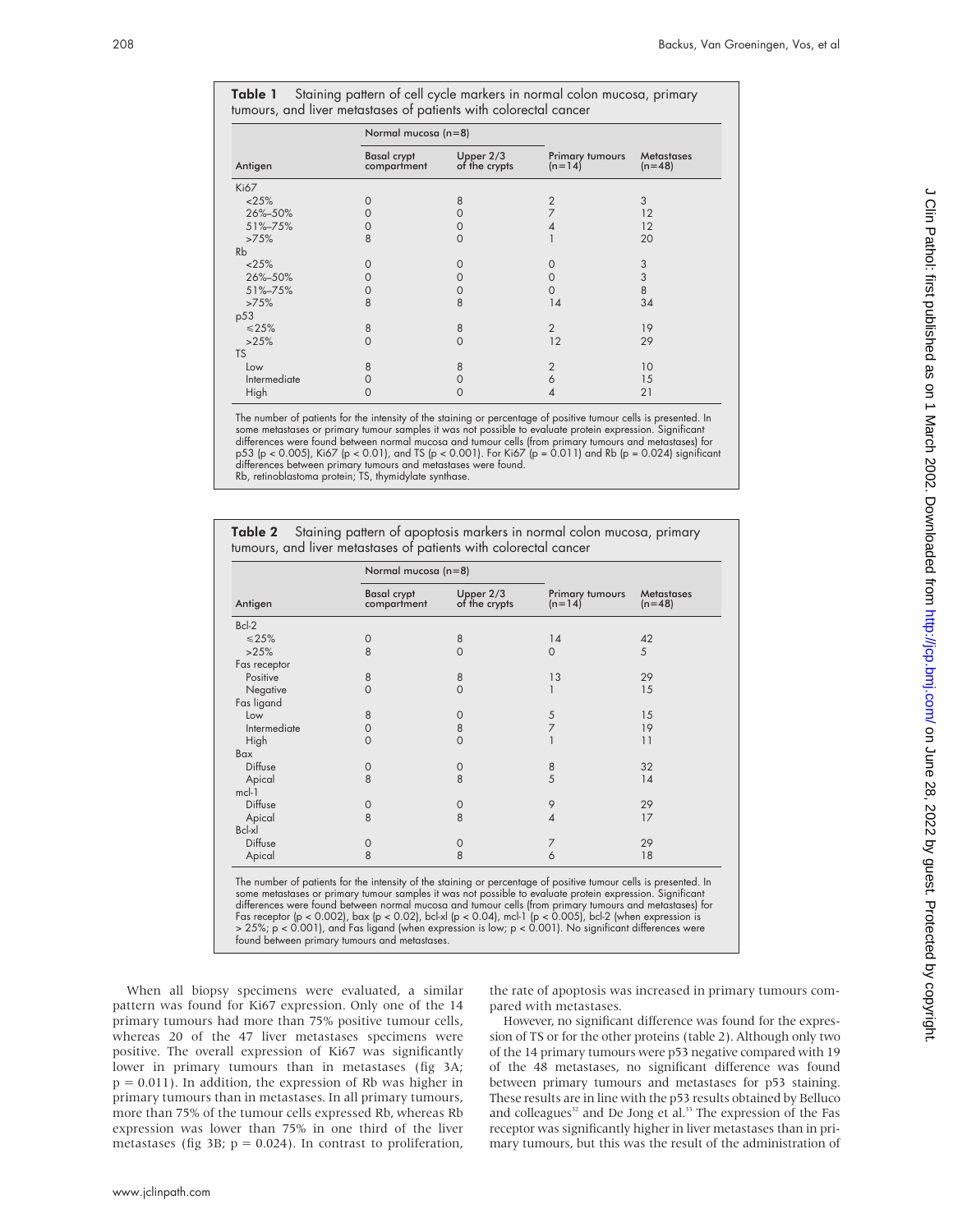

Figure 1 Immunostaining of normal and malignant colon tissue for Ki67, M30, and bcl-xl. Frozen tissue sections were immunostained with polyclonal antibodies against Ki67 and mcl-1. Antibodies were detected after visualisation with diaminobenzidine, which produced a brown colour. Nuclei were counterstained with haematoxylin. (A) Ki67 (original magnification,  $\times$ 200) is expressed in the lower region of a crypt in normal colon mucosa, whereas expression is lower in (B) primary tumours than in (C) matched metastases. (D) Apoptosis as determined by M30 staining was detected in the upper crypt cells in normal mucosa (original magnification, ×100) and randomly distributed in cells from (E) primary tumours and (F) metastases (original magnification, ×400). (G) Normal colon mucosa cells express bcl-xl (original magnification, ×400) in the cytoplasm with an additional apical accumulation. (H) Apical staining was visible in only 14 of 46 metastases, whereas in the others (I) diffuse bcl-xl expression was seen.

5-FU to 36 of the 44 patients, as we have described previously.<sup>22</sup> No differences were found in untreated samples.

## **DISCUSSION**

Our study demonstrates that proliferation and apoptosis are disturbed during colorectal cancer progression, and that this is accompanied by the loss of Rb and Fas expression, the accumulation of p53 and TS, and changes in the expression patterns of bax, mcl-1, and bcl-xl.

The role of proteins involved in apoptosis and the cell cycle has been studied previously in the adenoma–carcinoma sequence of colorectal tumorigenesis.<sup>12 13 31 34 35</sup> In line with these studies, we found that the expression of p53, Ki67, and TS was higher in tumour samples than in normal colonic mucosa. Krajewska *et al* showed that in colon carcinomas bcl-x expression was increased and mcl-1 expression was decreased compared with normal mucosa or non-malignant adenomas.<sup>35</sup> No differences were found for the expression of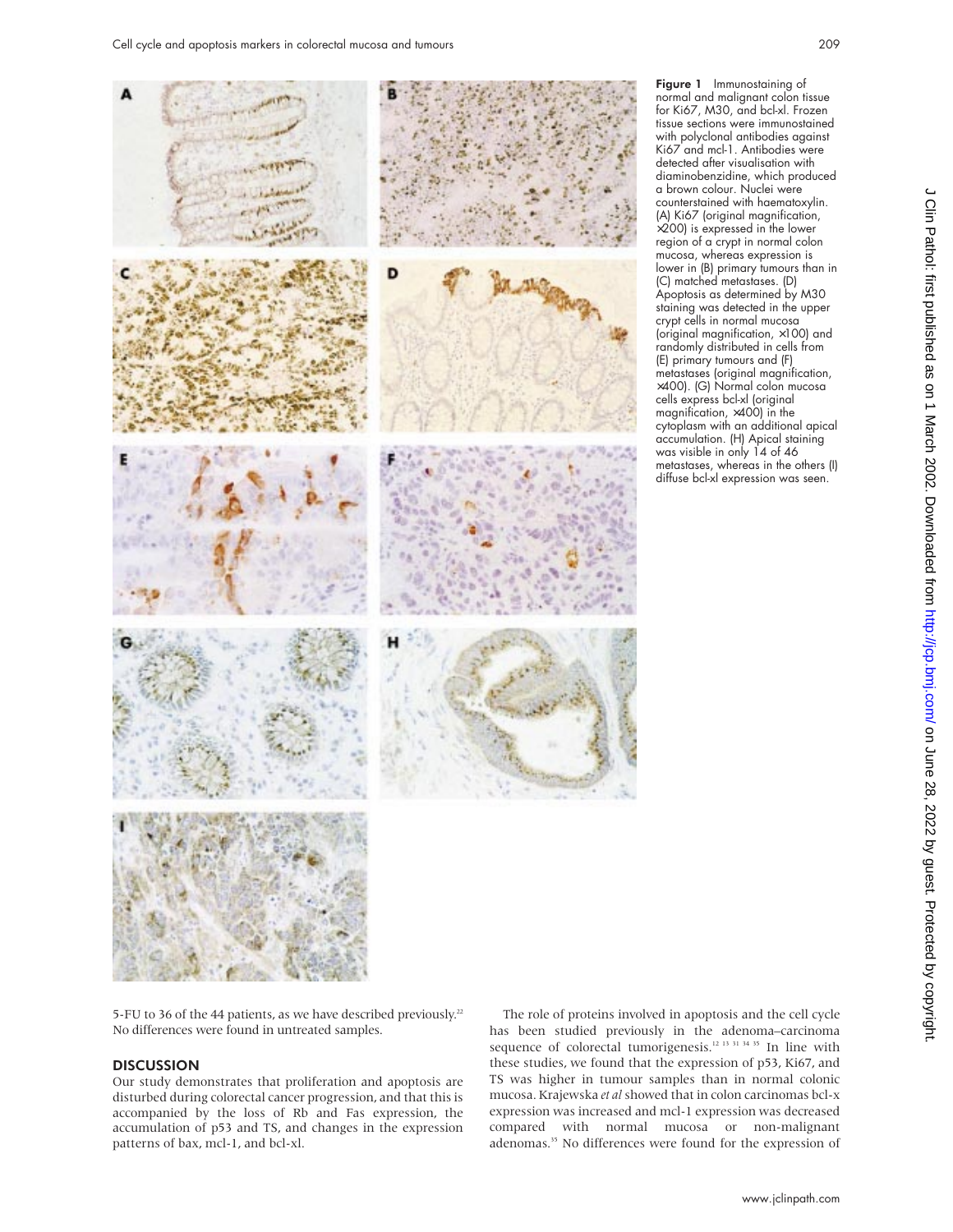

Figure 2 Ki67 and thymidylate synthase (TS) expression in primary tumours and matched liver metastases. In eight patients with both a primary tumour (open circle) and a liver metastasis (closed circle) a significant difference in Ki67 (A;  $p = 0.016$ ; A) and TS (B; p = 0.014) protein expression was found with the Wilcoxon signed rank test. Ki67 was evaluated by scoring the proportion of positive tumour cells and TS by scoring the intensity of the staining (low (−), intermediate (+), and high (++)). In one case, TS expression could not be evaluated in the primary tumour.

bax. In our study, differences were found in the staining pattern of these proteins; bax, mcl-1, and bcl-x staining was limited to apical areas in normal mucosa cells, whereas in 50–75% of tumour samples diffuse expression was observed. In addition, in metastases with a more differentiated phenotype apical staining was found. This suggests that in undifferentiated tumour cells with diffuse staining, the inhibition of apoptosis at the level of the mitochondria was disturbed, possibly resulting in enhanced tumour growth.

"The progression of primary tumours to metastases resulted in an increase in the rate of proliferation, as measured by Ki67, and a decrease in the rate of apoptosis using M30 staining"

A role in tumour progression seems very likely for another apoptosis related protein, the Fas receptor, because its expression was high in normal mucosa and negative in tumour cells.36 The absence of Fas would enable tumour cells to evade the immune destruction mediated by cytotoxic T cells (CTLs). In this way, CTLs expressing both Fas receptor and Fas ligand are unable to kill tumour cells via Fas mediated apoptosis. The high expression of the Fas ligand in tumour cells might be another immune escape mechanism by inducing apoptosis in CTLs.<sup>37</sup> <sup>38</sup>



 $\frac{1}{2}$   $\frac{1}{3}$   $\frac{1}{4}$   $\frac{1}{5}$   $\frac{1}{6}$   $\frac{1}{7}$   $\frac{8}{8}$  Figure 3 Ki67 and retinoblastoma (Rb) expression in normal mucosa, primary tumours, and liver metastases. Expression of Ki67 in both the upper and lower crypt cells of the normal mucosa was significantly different to its expression in cells from primary tumours and metastases (p < 0.01; Mann-Whitney U rank test). No significant differences were found for Rb between normal mucosa and tumour cells. In 48 liver metastases and 14 primary tumours, a significant difference in Ki67 (A;  $p = 0.011$ ) and Rb (B;  $p = 0.024$ ) protein expression was found. Ki67 and Rb were evaluated by scoring the proportion of positive tumour cells.

The progression of primary tumours to metastases resulted in an increase in the rate of proliferation, as measured by Ki67, and a decrease in the rate of apoptosis using M30 staining. These results are in line with data found in breast cancer progression from ductal carcinoma in situ to poorly differentiated invasive carcinoma.<sup>39</sup> Although the expression of both cell cycle and apoptosis related proteins changes when normal colon mucosa cells progress into malignant cells, no differences were found in the expression of apoptosis related proteins between primary tumours and metastases. In contrast, increased expression of TS, a key enzyme during DNA synthesis, and of the proliferation marker Ki67, was seen in metastases compared with primary tumours, pointing to a deregulation of cell cycle mechanisms. Comparable data have previously been described for Ki67<sup>33</sup> and for another cell cycle related protein, the proliferating nuclear antigen staining.<sup>4</sup> The low Rb expression in metastases in comparison with primary tumours could be an important factor because this might result in increased concentrations of free E2F1 protein,<sup>14</sup> which stimulates the transcription of cell cycle progression genes, including TS.<sup>41</sup>

In conclusion, these results provide a better insight into the growth and cell death kinetics of tumours, and suggest that proliferation and apoptosis are disturbed during colorectal cancer progression, which was accompanied by the loss of Rb and Fas expression, the accumulation of p53 and TS, and changes in the expression patterns of bax, mcl-1, and bcl-xl.